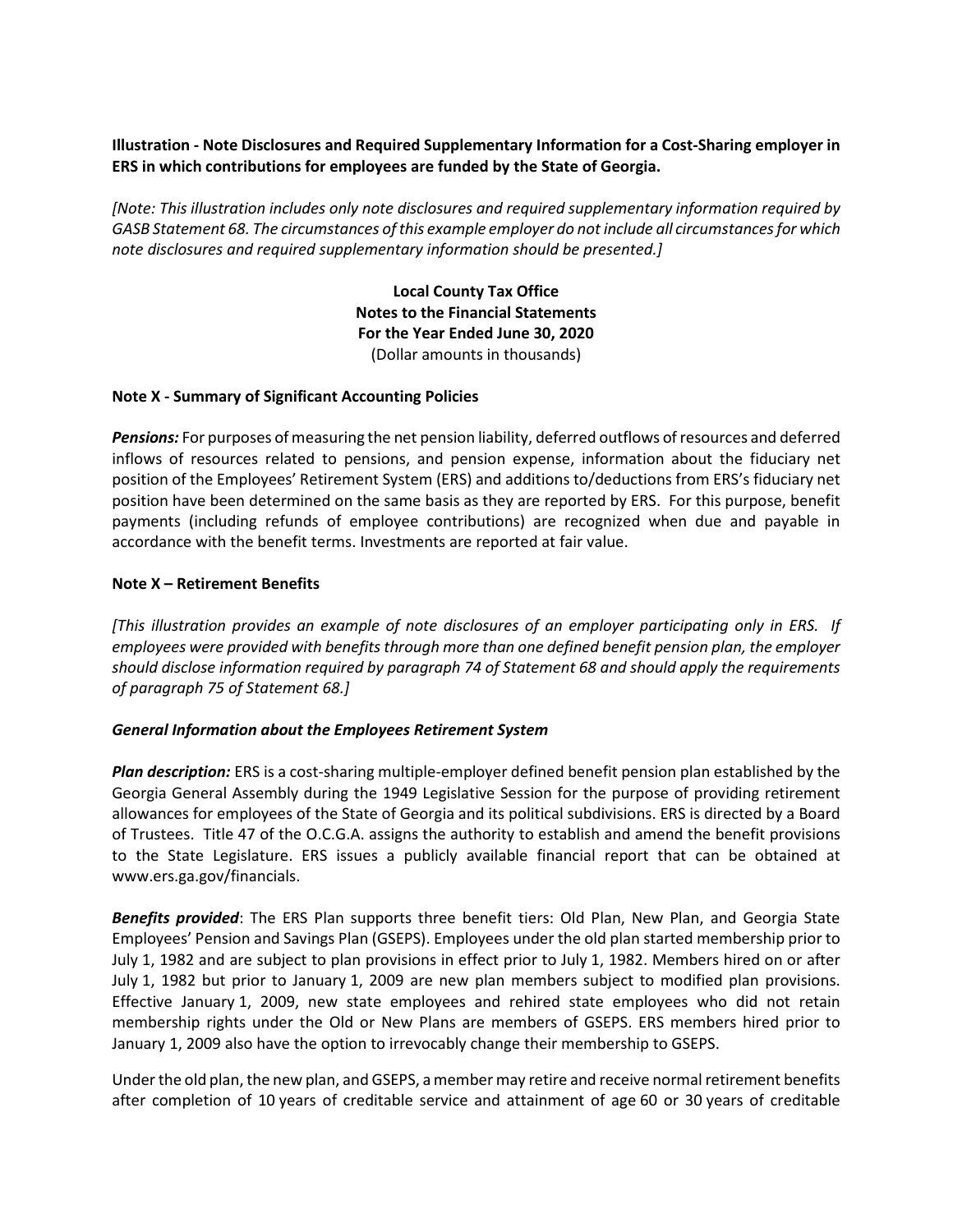service regardless of age. Additionally, there are some provisions allowing for early retirement after 25 years of creditable service for members under age 60.

Retirement benefits paid to members are based upon the monthly average of the member's highest 24 consecutive calendar months, multiplied by the number of years of creditable service, multiplied by the applicable benefit factor. Annually, postretirement cost-of-living adjustments may also be made to members' benefits, provided the members were hired prior to July 1, 2009. The normal retirement pension is payable monthly for life; however, options are available for distribution of the member's monthly pension, at reduced rates, to a designated beneficiary upon the member's death. Death and disability benefits are also available through ERS.

*Contributions*: Pursuant to O.C.G.A. 47-2-292(a) the Department of Revenue receives an annual appropriation from the Georgia General Assembly to be used to fund the employer contributions for local county tax commissioners and employees. Pursuant to O.C.G.A. 47-2-290(a) the Council of State Courts (CSC) and the Prosecuting Attorneys' Council (PAC) receive annual appropriations from the Georgia General Assembly for employer contributions of local employees in State Courts in Bibb, Chatham and DeKalb counties.

### *Pension Liabilities and Pension Expense*

At June 30, 2020, the Office did not have a liability for a proportionate share of the net pension liability because of the related State of Georgia support. The amount of the State's proportionate share of net pension liability associated with the Office is as follows:

State of Georgia's proportionate share of the Net Pension Liability associated with the Office  $\frac{1}{2}$  XX,XXX

For the year ended June 30, 2020, the Office recognized pension expense of \$X,XXX and revenue of \$X,XXX for support provided by the State of Georgia.

*Actuarial assumptions:* The total pension liability as of June 30, 2019 was determined by an actuarial valuation as of June 30, 2018 using the following actuarial assumptions, applied to all periods included in the measurement:

| Inflation                 | 2.75%                                          |
|---------------------------|------------------------------------------------|
| Salary increases          | $3.25 - 7.00\%$ , including inflation          |
| Investment rate of return | 7.30%, net of pension plan investment expense, |
|                           | including inflation                            |

Postretirement mortality rates were based on the RP-2000 Combined Mortality Table with future mortality improvement projected to 2025 with the Society of Actuaries' projection scale BB and set forward 2 years for both males and females for service retirements and dependent beneficiaries. The RP-2000 Disabled Mortality Table with future mortality improvement projected to 2025 with Society of Actuaries' projection scale BB and set back 7 years for males and set forward 3 years for females was used for death after disability retirement. There is a margin for future mortality improvement in the tables used by the System. Based on the results of the most recent experience study adopted by the Board on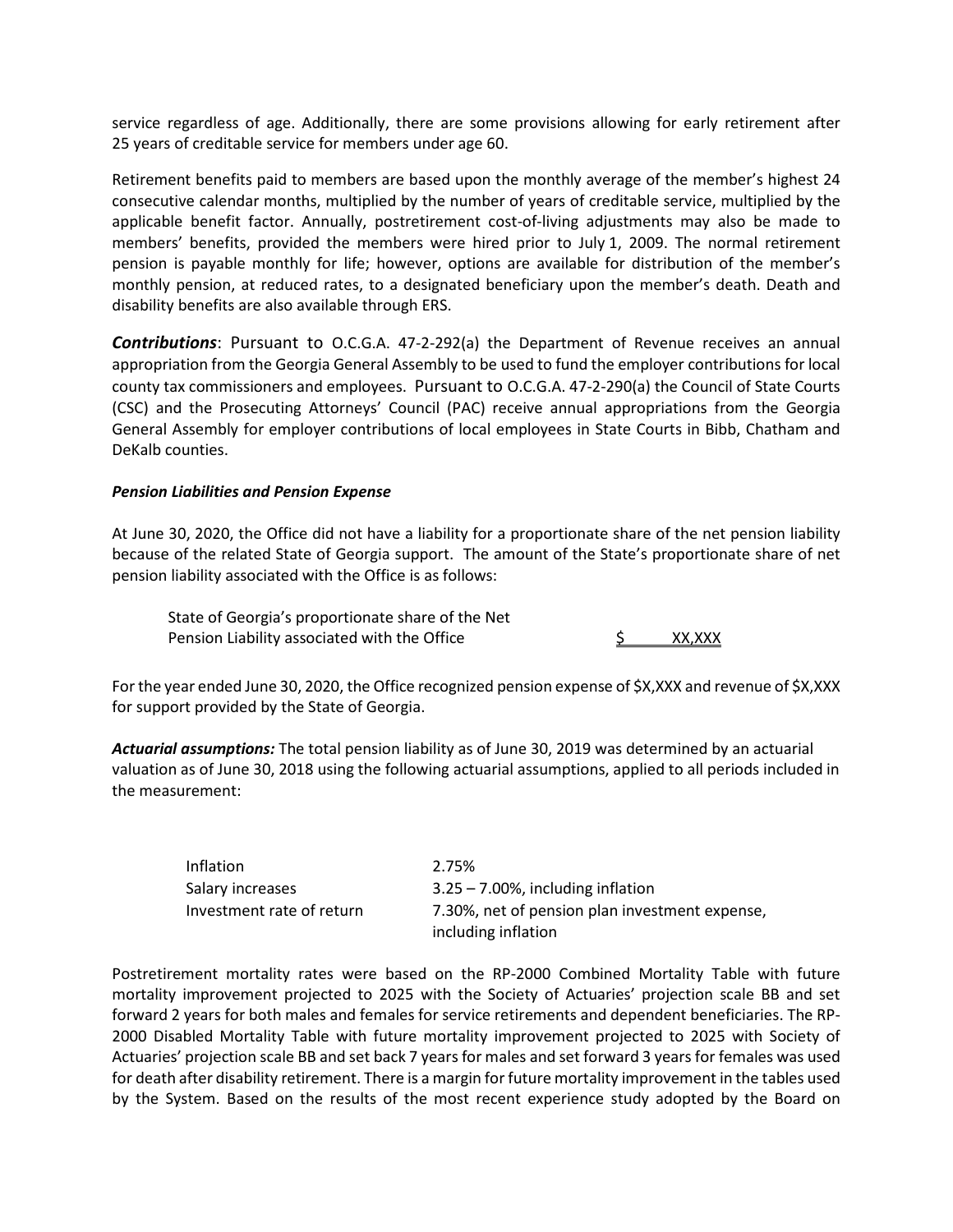December 17, 2015, the numbers of expected future deaths are 9-12% less than the actual number of deaths that occurred during the study period for service retirements and beneficiaries and for disability retirements. Rates of mortality in active service were based on the RP-2000 Employee Mortality Table projected to 2025 with projection scale BB.

The actuarial assumptions used in the June 30, 2018 valuation were based on the results of an actuarial experience study for the period July 1, 2009 – June 30, 2014 with the exception of the assumed investment rate of return.

The long-term expected rate of return on pension plan investments was determined using a log-normal distribution analysis in which best-estimate ranges of expected future real rates of return (expected nominal returns, net of pension plan investment expense and the assumed rate of inflation) are developed for each major asset class. These ranges are combined to produce the long-term expected rate of return by weighting the expected future real rates of return by the target asset allocation percentage and by adding expected inflation. The target allocation and best estimates of arithmetic real rates of return for each major asset class are summarized in the following table:

| <b>Asset class</b>                      | <b>Target</b><br>allocation | Long-term<br>expected real<br>rate of return* |
|-----------------------------------------|-----------------------------|-----------------------------------------------|
| Fixed income                            | 30.00%                      | $(0.10)\%$                                    |
| Domestic large equities                 | 46.20                       | 8.90                                          |
| Domestic small equities                 | 1.30                        | 13.20                                         |
| International developed market equities | 12.40                       | 8.90                                          |
| International emerging market equities  | 5.10                        | 10.90                                         |
| <b>Alternatives</b>                     | 5.00                        | 12.00                                         |
| Total                                   | 100.00%                     |                                               |

#### \* Rates shown are net of inflation

*Discount rate:* The discount rate used to measure the total pension liability was 7.30%. The projection of cash flows used to determine the discount rate assumed that plan member contributions will be made at the current contribution rate and that employer and State of Georgia contributions will be made at rates equal to the difference between actuarially determined contribution rates and the member rate. Based on those assumptions, the pension plan's fiduciary net position was projected to be available to make all projected future benefit payments of current plan members. Therefore, the long-term expected rate of return on pension plan investments was applied to all periods of projected benefit payments to determine the total pension liability.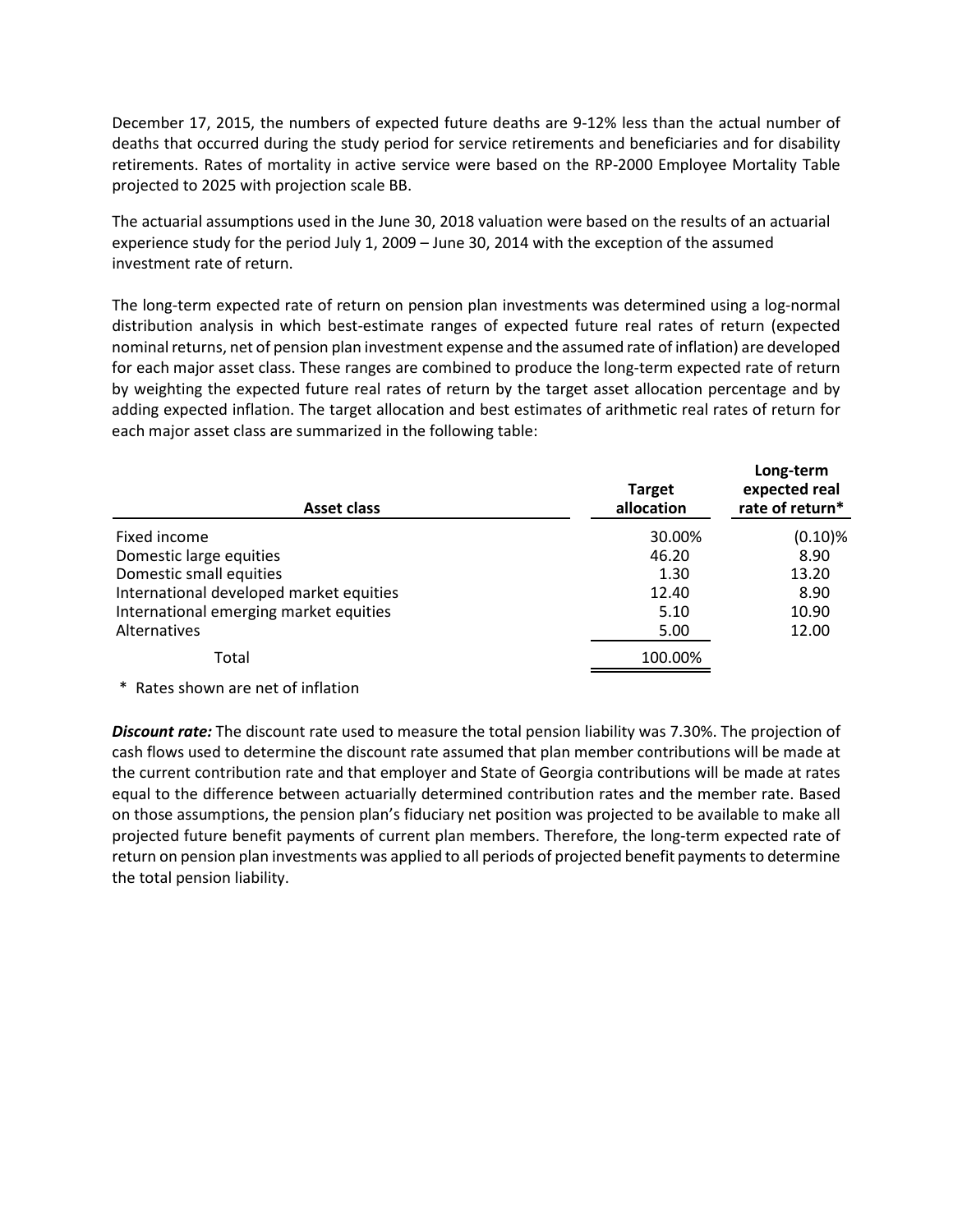# **Local County Tax Office Required Supplementary Information Schedule of Proportionate Share of the Net Pension Liability Employees' Retirement System For the Year Ended June 30**

(Dollar amounts in thousands)

|                                                                                                         | 2020          | 2019    | 2018    | 2017    | 2016    | 2015    |
|---------------------------------------------------------------------------------------------------------|---------------|---------|---------|---------|---------|---------|
| Tax Office's proportion of the net pension liability                                                    | X.XXX%        | X.XXX%  | X.XXX%  | X.XXX%  | X.XXX%  | X.XXX%  |
| Tax Office's proportionate share of the net pension<br>liability                                        | \$<br>XX, XXX | XX, XXX | XX, XXX | XX, XXX | XX, XXX | XX, XXX |
| State of Georgia's proportionate share of the net<br>pension liability associated with the Tax Office   | \$<br>XX, XXX | XX, XXX | XX,XXX  | XX, XXX | XX, XXX | XX, XXX |
| Total                                                                                                   | \$<br>XX, XXX | XX, XXX | XX, XXX | XX, XXX | XX, XXX | XX, XXX |
| Tax Office's covered payroll                                                                            | XX, XXX       | XX, XXX | XX, XXX | XX, XXX | XX, XXX | XX, XXX |
| Tax Office's proportionate share of the net pension<br>liability as a percentage of its covered payroll | N/A           | N/A     | N/A     | N/A     | N/A     | N/A     |
| Plan fiduciary net position as a percentage of the total<br>pension liability                           | 76.74%        | 76.68%  | 76.33%  | 72.34%  | 76.20%  | 77.99%  |

*Note: Schedule is intended to show information for the last 10 fiscal years. Additional years will be displayed as they become available.*